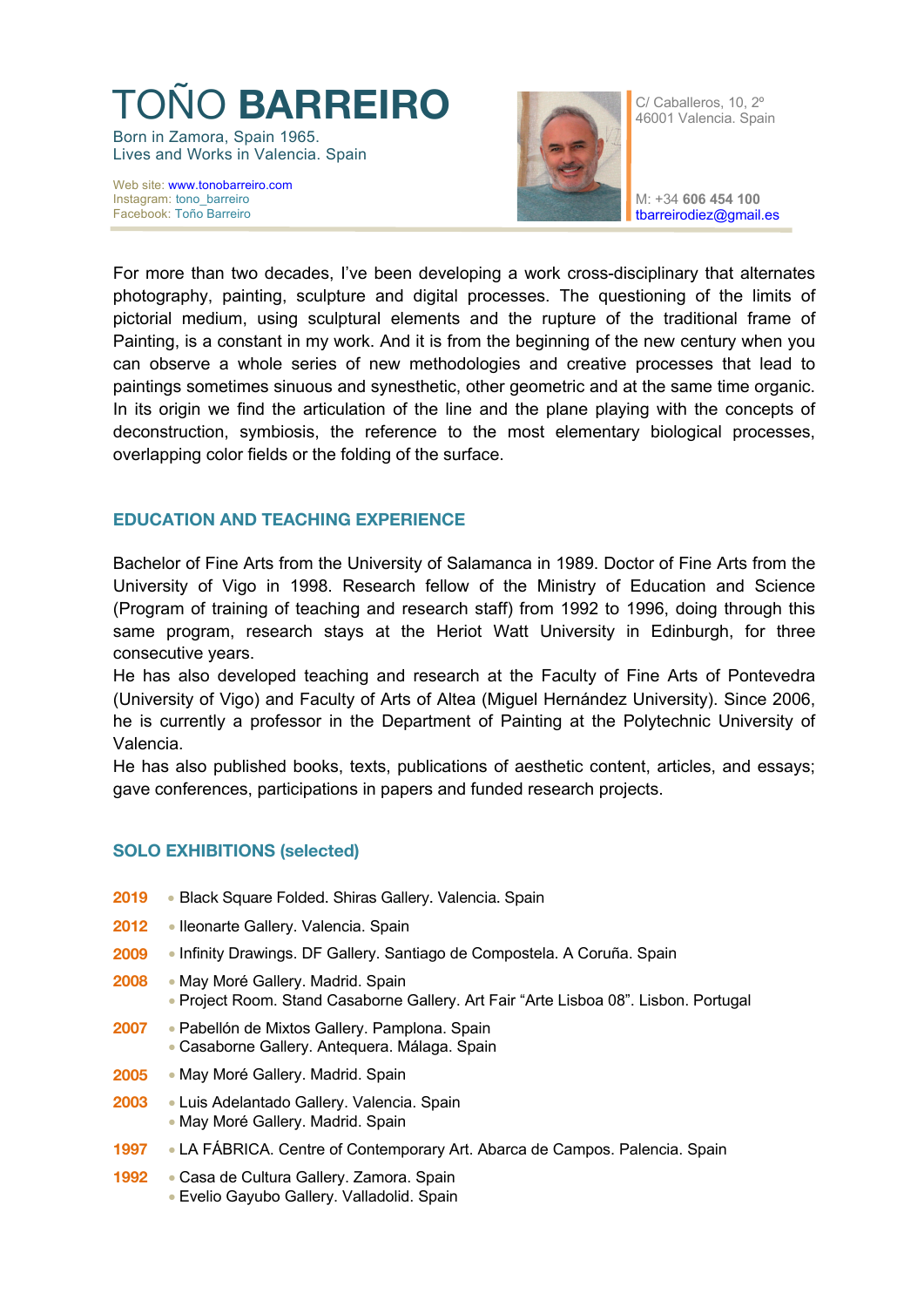#### **GROUP EXHIBITIONS (selected)**

- **2022** ARTMADRID '22. Art Fair. Stand Galería Shiras. Madrid
- **2021** The Other Side. Shiras Gallery. Valencia. Spain
	- Art Diagonale IV. Wels. Austria
	- Olor de Castelló. Colección Olor Visual. Fundación Caja Castellón. Castellón. Spain
	- ARTMADRID '21. Art Fair. Stand Galería Shiras. Madrid. Spain
	- Tension and balance. Six artists between the MUSAC and the Museum of Zamora. Museum of Zamora. Spain
- **2020** Senyera Award for visual arts. Museum of the City. Valencia. Spain
	- Il Biennial of Painting M<sup>a</sup> Isabel Comenge. Royal Shipyards. Valencia. Spain
	- Collective V Aniversary. Galería Shiras. Valencia. Spain
	- ARTMADRID '20. Art Fair. Stand Galería Shiras. Madrid. Spain
	- Lockdown Collective. Galería Shiras. Valencia. Spain
- **2019** Holly Hunt Miami. Florida. EEUU
	- ARTSevilla 2019. Centenary of Bauhaus. Casa de la Provincia. Sevilla. Spain • Art Fair ESTAMPA. Stand Shiras Gallery. Madrid. Spain
	- Expedition 13OM. Calimart'19. Gilet. Valencia. Spain
	- Collective. Shiras Gallery. Valencia. Spain
- **2018** Origens. CADA. Center for the Arts. Alcoy. Spain • Sobre papel. Shiras Gallery. Valencia. Spain • -PLEX. Museum of Fine Arts. Castellón. Spain
- **2017** New acquisitions. Zamora Cathedral Museum. Spain
	- The Perfect Game. Calimart'17. Gilet. Valencia. Spain
- **2016** Pepe Esteve Painting Prize. Alberto de Amberes Foundation. Madrid. Spain • Foriando el espacio. Patrimonio Municipal Museum. Málaga. Spain
	- Dejarse pintar. State Public Library. Zamora. Spain
	- Wet Paint. Área 72 Galleru. Valencia. Spain
	- Hipocamps. MUA Museum of the University of Alicante. Spain
- **2015** *Con el velo en vela*. State Public Library. Zamora. Spain • *Hacia la geometría desde la abstracción*. Vimcorsa exhibition Hall. Córdoba. Spain
	- Pepe Esteve Painting Prize. Jerez de la Frontera. Spain
	- *God Save The Queen*. MUSAC. Museum of Contemporary Art of CyL. León. Spain
	- *Encapsulados*. Hotel Chamarel. Dénia. Spain
- **2014** DKV Drawing Collection. Casal Solleríc. Palma de Mallorca. Spain • Contemporary Drawing in DKV Collection. Domus Artium Museum (DA2) Salamanca. Spain
- 2013 DKV Drawing Collection. CDAN. (Art & Nature Centre) Huesca. Spain • *200 years of Art in Zamora*. Old Palace of Diputación de Zamora. Spain • DKV Drawing Collection. Valentín de Madariaga Foundation. Sevilla. Spain • DKV Drawing Collection. Barjola Museum. Gijón. Spain
- **2012** *Arte y salud*. DKV Collection. Museum Centro del Carmen. Valencia. Spain • *Arte y salud*. DKV Collection. Casino exhibition Hall.. Sevilla. Spain • DKV Drawing Collection. Galatea exhibition Hall. Códoba. Spain
- **2011** *Arte y salud*. DKV Collection. Diputación Provincial Palace exhibition Hall. Cádiz • CAM Contemporary Art Collection. Lonja del Pescado Exhibitions Hall. Alicante. • *ENLACES + 5*. Museum of Contemporary Art PATIO HERRERIANO. Valladolid. Spain
- **2010** *Arte y salud*. DKV collection. Museum of Contemporary Art Unión Fenosa. MACUF. Coruña. Spain
	- GRAFIC. Casino Liberal Exhibitions Gallery. Algemesí. Valancia. Spain
	- KABINETT DER ABSTRAKEN. La Perrera Gallery. Valencia. Spain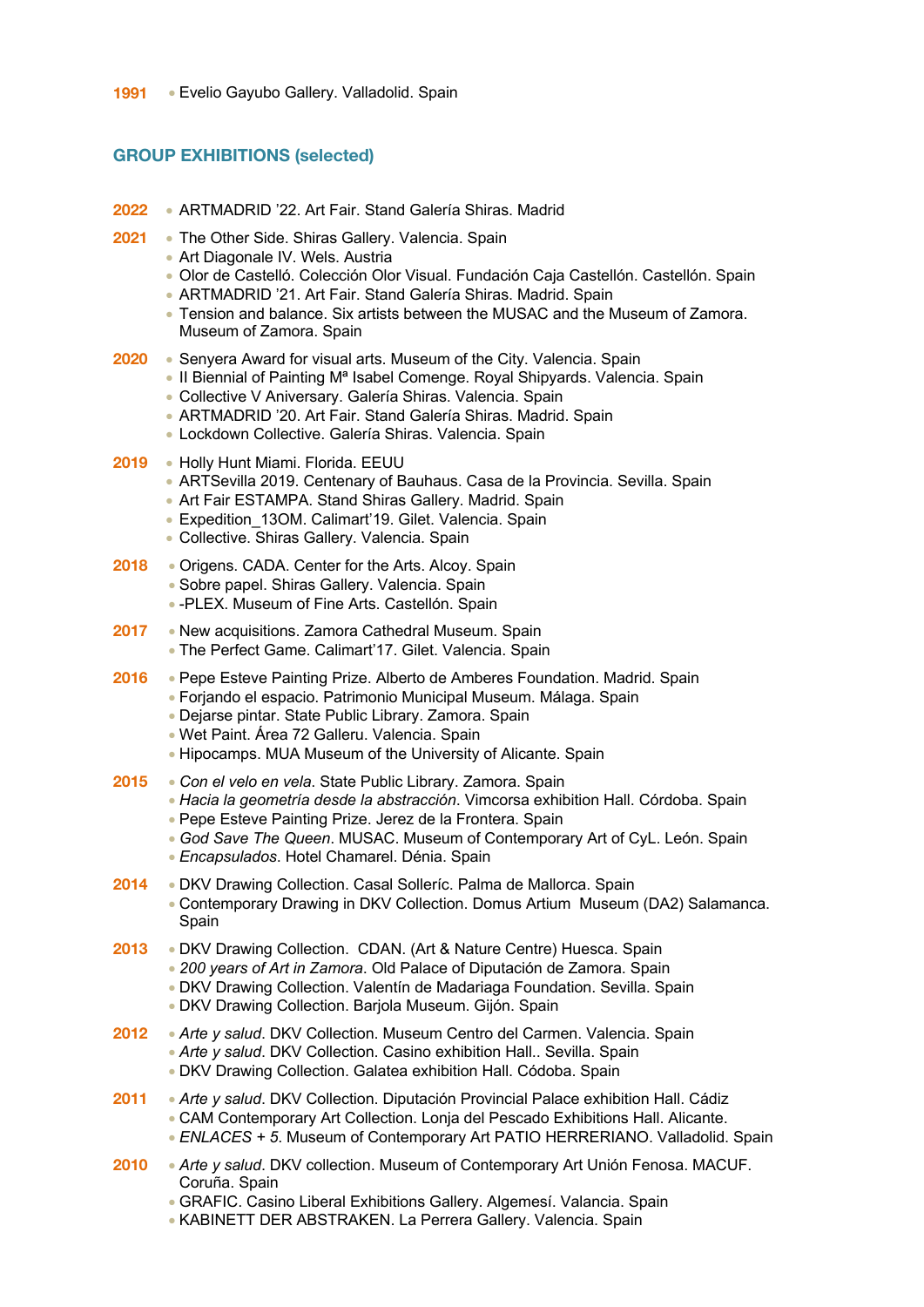|      | • GRÀFIC. Molinos del Río-Caballerizas Exhibitions Hall. Murcia. Spain<br>• SALTO DE SIGLO. Public Library Exhibitions Gallery. Zamora. Spain                                                                                                                                                                                                                                                                                                                                                                            |
|------|--------------------------------------------------------------------------------------------------------------------------------------------------------------------------------------------------------------------------------------------------------------------------------------------------------------------------------------------------------------------------------------------------------------------------------------------------------------------------------------------------------------------------|
| 2009 | • ABSTRACIONS. UPV Gallery. Valencia. Spain<br>• ARTMADRID. Stand May Moré Gallery. ART FAIR Madrid. Spain<br>• GRÀFIC. Jaume I University Gallery. Castellón. Spain                                                                                                                                                                                                                                                                                                                                                     |
| 2008 | • GRAFIC. Polytechnic University of Valencia Gallery. Valencia. Spain<br>• SPRINGTIME 1. Henningsen Contemporary Gallery. Copenhagen. Denmark<br>• ARTESANTANDER 08. Stand Gallery Casaborne. ART FAIR Santander. Spain<br>• ART COPENHAGEN. Stand Henningsen Contemporary Gallery. Copenhagen. Denmark<br>• ESTAMPA. Stand Gallery May Moré. ART FAIR Madrid. Spain<br>• ARTE SALAMANCA. Stand Gallery 36. Salamanca. Spain                                                                                             |
| 2007 | · Existencias. MUSAC. Museum of Contemporary Art. León. Spain<br>. IV International Painting Awards. EACC. Museum of Contemporary Art. Castellón. Spain                                                                                                                                                                                                                                                                                                                                                                  |
| 2006 | • ARTESANTANDER 06. Stand May Moré Gallery. Santander. Spain<br>. Diversidades Formales. CAB. Centre of Contemporary Art, Caja Burgos Bank. Burgos.<br>Spain<br>• Pintura Mutante. MARCO. Museum of Contemporary Art. Vigo. Spain                                                                                                                                                                                                                                                                                        |
| 2005 | • ARCO. Stand Luis Adelantado Gallery. ART FAIR Madrid. Spain<br>· Other optical labyrinths. White Box @ The Annex Gallery. New York. USA<br>• ARTESANTANDER 05. Stand May Moré Gallery. ART FAIR Santander. Spain<br>· Il BIENAL DE VALENCIA. Convento del Carmen Museum. Valencia. Spain<br>Il International Painting Awards. EACC. Museum of Contemporary Art. Castellón. Spain<br>• VII Painting Awards "Angel". Council Congress Pavilion. Madrid. Spain<br>• ART COLOGNE. Stand May Moré Gallery. Cologne. Germany |
| 2004 | • Colección Testimonio de La Caixa. Centre of Art Palacio Almudí. Murcia. Spain<br>· Toño Barreiro-Sergio Barrera. Casaborne Gallery. Antequera. Málaga. Spain<br>· MIART. Stand May Moré Gallery. ART FAIR Milán. Italy<br>· MACO. Stand Casaborne Gallery. ART FAIR México DF.<br>. FIAC. Stand Luis Adelantado Gallery. ART FAIR Paris. France<br>• Premio de Pintura Caja España. Caja España Bank Exhibition Hall. Zamora. (Touring<br>exhibition). Spain<br>· VI Premio Angel de Pintura. MUVIM. Valencia. Spain   |
|      |                                                                                                                                                                                                                                                                                                                                                                                                                                                                                                                          |

- **2003** Luis Adelantado Gallery (Gallery 1), Valencia. Spain
	- FIAC. Stand Luis Adelantado Gallery. ART FAIR París. France
	- ARTISSIMA. Stand Luis Adelantado Gallery. ART FAIR Turín. Italy

## **GRANTS & AWARDS**

**1984.** 2nd Engraving Award. Fase Autonómica. Certamen Nacional Juvenil de Artes Plásticas. **1985.** 1st Painting Award. Fase Provincial. Certamen Nacional Juvenil de Artes Plásticas. / 1st Drawing Award. Fase Provincial. Certamen. Nacional juvenil de Artes Plásticas. / 3rd Painting Award. Fase Autonómica. Certamen Nacional Juvenil de Artes Plásticas. 1987 Beca-Simposio II Encuentro de Jóvenes Artistas Plásticos de Castilla y León. / Accésit de Photography. I Certamen Universitario de Artes Plásticas. Salamanca. **1988.** 1st Painting Award. III Muestra de Arte Joven de Castilla y León. / Award Aquagest. IX "Ciudad de Zamora". **1989.** 2º Painting Award. IV Muestra de Arte Joven de Castilla y León. **1991.** 1st Award. II Biennial of Painting. "Ciudad de Avila". **1992.** Finalist Banesto Awards. / Acquisition de Obra. XI Biennial of Painting "Ciudad de Zamora". **1996.** Artistic creation grant."Florian de Ocampo" Zamora. / **1998.** Honor Mention. XIV Bienal Ciudad de Zamora./ **1999.** Finalista "Premio Fray Luis de León 1999" de Pintura./ **2000.** Honor Mention. XV Biennal of Painting Ciudad de Zamora./ **2004.** Honor Mention. Painting Award Caja España 2004/ **2005.** Honor Mention. II Certamen Internacional de Pintura Diputación de Castellón. **2018** Finalist Senyera Award. Valencia. **2020.** 2nd Price. II Biennial of Painting Mª Isabel Comenge. Valencia. Spain / Honor Mention Senyera Award. Valencia. Spain